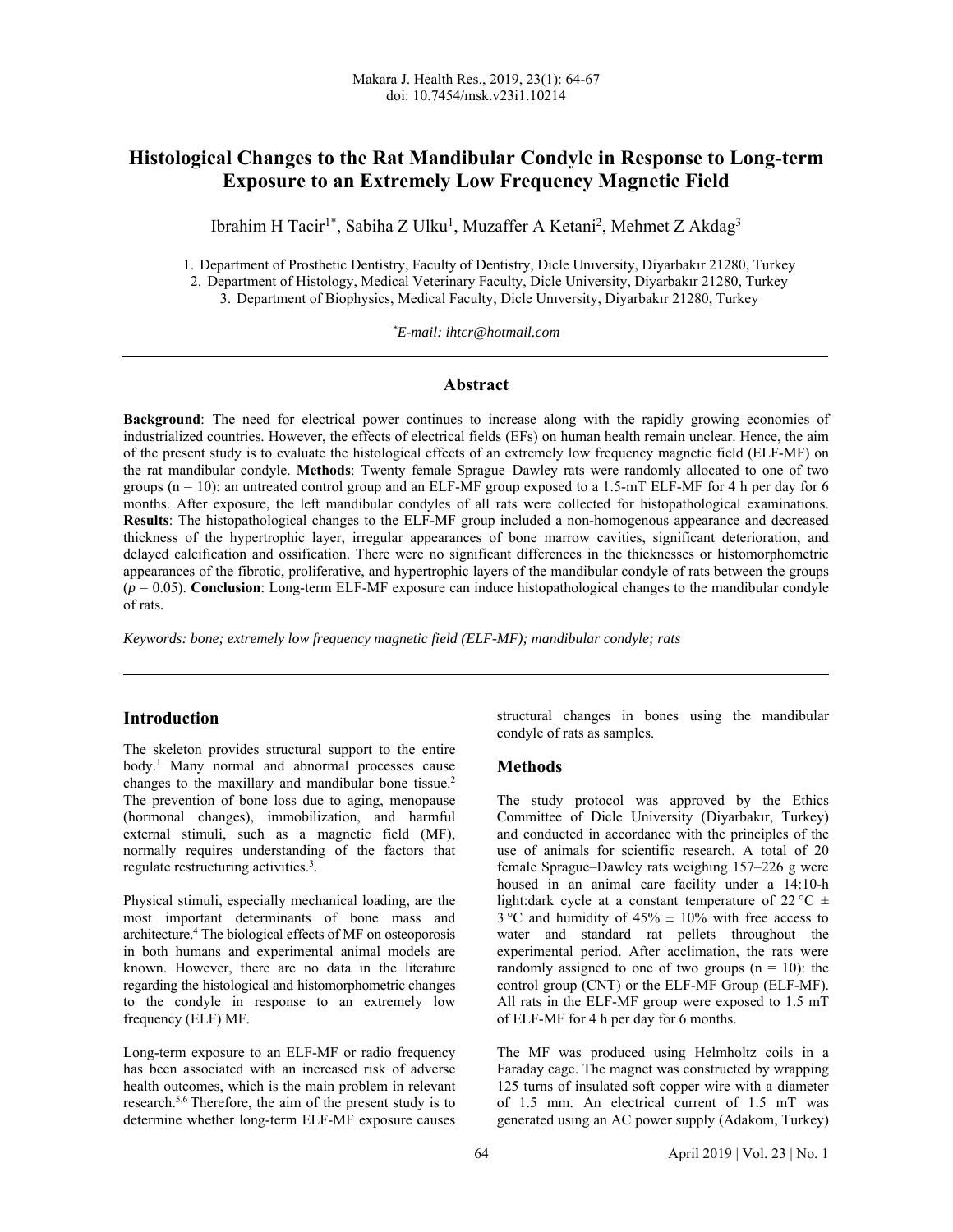and passed through the Helmholtz coils (Figure 1). MF intensities were measured once per week at 15 different points on the methacrylate cages using a Bell 7030 Gauss/Tesla meter (FW Bell, Inc., Orlando, FL, USA) to ensure homogeneity in the field during the experiment. The animals in the ELF-MF group were exposed to a 1.5-mT ELF-MF for 4 h per day in methacrylate cages for 6 months. The rats in the control group were not exposed to an EF and were merely housed with free movement in identical methacrylate cages.

All rats were euthanized by intramuscular injection of 100 mg of ketamine/kg body weight, and the left mandibular condyle was collected, fixed in 10% neutral formalin, and decalcified in 5% formic acid. For histopathological evaluations, 5 um-thick sections of paraffinembedded mandibular condyle specimens were stained with hematoxylin and eosin, followed by trichrome stain. Histological evaluations were performed using an Eclipse 400 light microscope (Nikon Corporation, Tokyo, Japan) at an objective magnification of  $\times$ 10. The thickness of the capillary layer was measured using an ocular micrometer. Measurements were made at the middle of the mandibular condyle. Histological staining of the three layers of each joint region [i.e., fibrous (joint), proliferative (chondrogenic), and maturative/ hypertrophic] was scored for comparative analysis

All statistical analyses were performed using SPSS version 15 software (SPSS, Inc., Chicago, IL, USA). Differences in the thicknesses (µm) of mandibular condyle layers between groups were identified using the Kruskal–Wallis test. A probability (*p*) value of 0.05 was considered statistically significant.



**Figure 1**. Experimental set-up

# **Results**

The regular fibrotic layer and open fibroblastic activity were observed in the fibrotic area of the mandibular condyle of rats in both groups. The proliferative layer of the control group was regular, with an open passage from the proliferative layer to the hypertrophic layer (Figure 2). However, the cell diameter of the hypertrophic layer was significantly greater in the control group. In the ELF-MF group, a non-homogenous appearance and a decrease in layer thickness were observed in the hypertrophic layer. Bone marrow cavities were normal in the control group, but irregular in the ELF-MF group. In addition, an increase in bone marrow was observed in the ELF-MF group (Figure 3). Regular transition from the hypertrophic area to the ossification layer was observed in the control group, and significant deterioration and delayed calcification and ossification were observed in the ELF-MF group. Histomorphometric analysis showed no significant difference in the thicknesses of the fibrotic, proliferative, and hypertrophic layers of the mandibular condyles of rats between groups (Figures 4 and 5).



**Figure 2**. The histologic appearance of the control group (HE stain,  $\times$ 10)



**Figure 3**. The histological appearance of the ELF-MF group (HE stain,  $\times$ 10)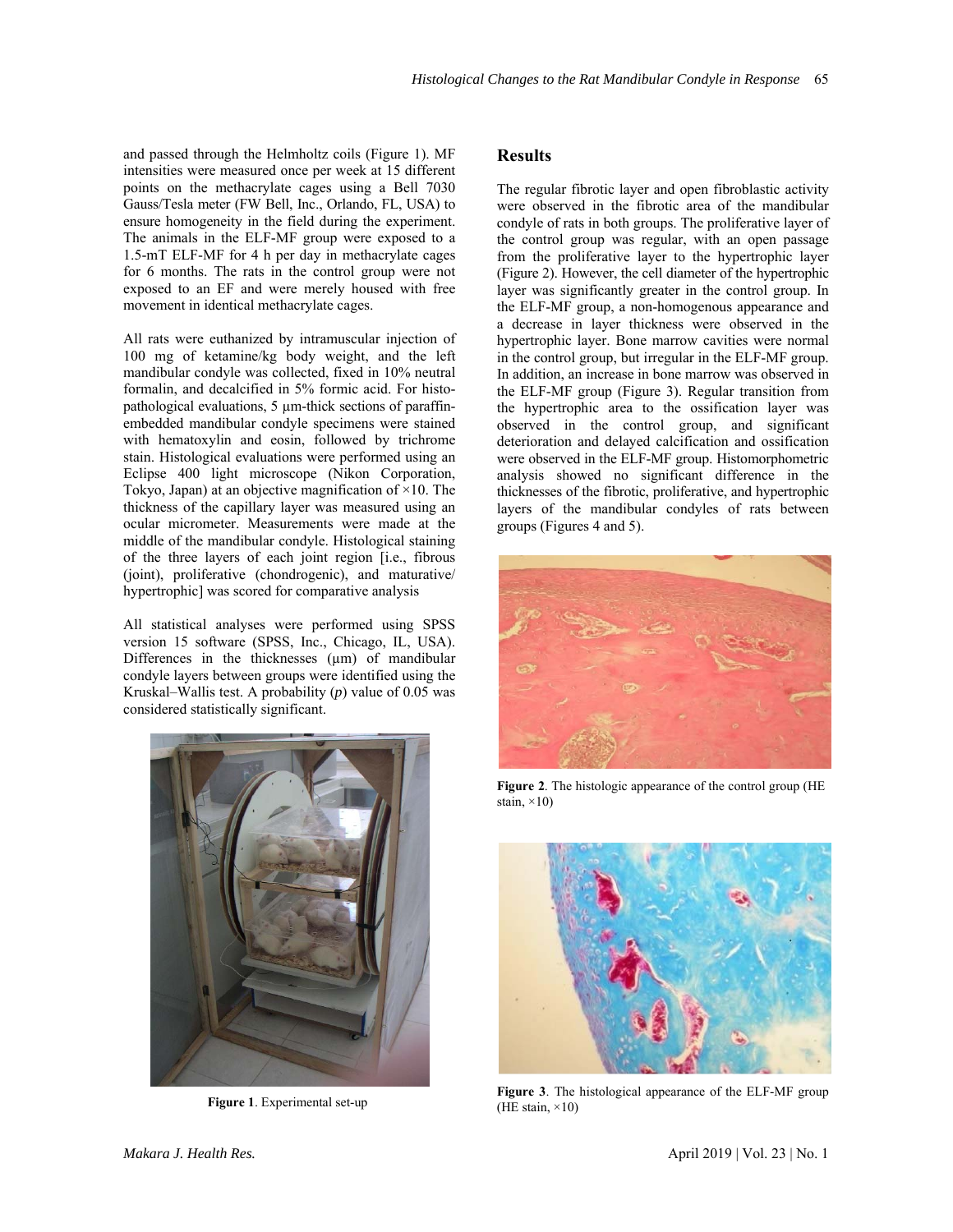

**Figure 4.** The Thickness of the proliferative layer  $(\mu m)$ . There was no significant difference in proliferative layer thickness between groups



Figure 5. The thickness of the hypertrophic layer ( $\mu$ m). There was no significant difference in hypertrophic layer thickness between groups.

#### **Discussion**

Recently, the number of studies on the biological effects of MFs has increased because of the increased use of electronic technologies, high-voltage power transmission, and magnetic resonance imaging methods.7,8 Some studies have reported that an MF may affect the behavior of osteoblast-like cells, stimulate the early stages of osteoblast maturation in culture, accelerate the cellular proliferation of osteoblasts, and stimulate an increase in total bone mineral content.<sup>9,10</sup>

Previous studies provided no clear biological implications of MFs on human health. Several studies have shown positive effects of MFs on bone fractures, osteoporosis, and pseudoarthrosis.<sup>11</sup> Some authors are convinced that EFs ave an impact on the healing of bones, tissue repair, and other body functions.12,13 However, the majority of studies failed to explain the effects of ELF-MFs on human health. Meanwhile, other studies have shown that an ELF-MF can activate bone formation and

development, inhibit osteoclastic activity, contribute to the healing process of bone fractures, and promote granulation and the formation of fibrous tissue in wound healing. Although some studies have concluded that an ELF-MF poses no risk to human health, others have reported deleterious effects on the immune system, the induction of carcinogenic effects, such as leukemia, and the formation of neurologic diseases, endocrine system disorders, degenerative heart diseases, vascular damage, and emphysema. The effects of ELF-MF on the mandibular condyle of normal rats have not been fully assessed. Hence, the aim of the present study was to investigate the effects of ELF-MF on the histological and histomorphometric structures of the mandibular condyles of rats.

Previous study<sup>5</sup>, investigated the possible effects of an ELF-MF on the geometric and biomechanical properties of the bones in a rat model and found a significant decrease in the cross-sectional area of the femoral shaft of rats exposed to a 100-μT MF, as compared to the sham-treatment group and rats exposed to a 500-μT MF. The maximum load was increased in rats exposed to MFs of 100 and 500 μT as compared to that of the sham rats. The cortical thicknesses of the femurs of MFexposed rats  $(100 \text{ and } 500 \mu\text{T})$  were significantly decreased as compared to those of rats in the shamtreatment group.14 In the present study, the diameters of cells in the hypertrophic layers of rats in the ELF-MF group were significantly increased along with irregularities of the bone marrow and increased calcification and ossification.

#### **Conclusions**

Long-term exposure to an ELF-MF can cause histopathological changes in the mandibular condyle structure of rats. However, these findings should be supported by hormonal, epidemiological, and mineral density studies.

#### **Funding**

None

#### **Conflict of Interest Statement**

The authors have no conflict of interest to report in regards to this study.

#### **Received: December 8, 2018 Accepted: March 12, 2019**

#### **References**

1. Perilli E, Briggs AM, Kantor S, Codrington J, Wark JD, Parkinson IH, *et al*. Failure strength of human vertebrae: prediction using bone mineral density measured by DXA and bone volume by micro-CT. *Bone.* 2012;50:1416-25.